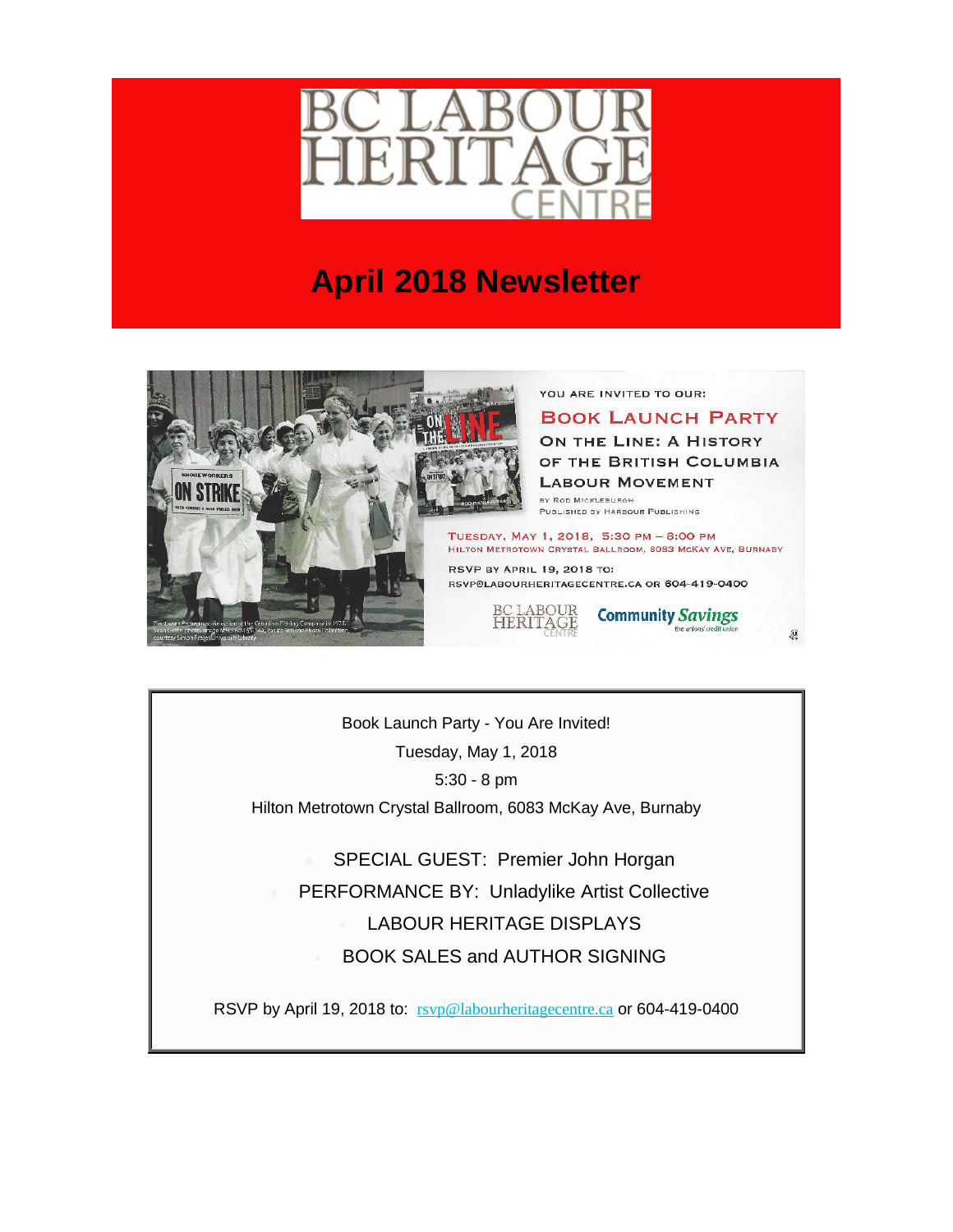

It's here and it's beautiful! Three hundred pages, and over 200 archival photos of BC labour history, authored by former labour reporter Rod Mickleburgh.

[Order copies to SHIP NOW, or pre](https://labourheritagecentre.us11.list-manage.com/track/click?u=b23ed6ed54b024abb4a310921&id=8e16b8018a&e=5ec666d8ef)[order and PICK UP at the May 1 Book](https://labourheritagecentre.us11.list-manage.com/track/click?u=b23ed6ed54b024abb4a310921&id=8e16b8018a&e=5ec666d8ef)  [launch.](https://labourheritagecentre.us11.list-manage.com/track/click?u=b23ed6ed54b024abb4a310921&id=8e16b8018a&e=5ec666d8ef)

## "A Moment When Anything Seemed Possible"

-excerpt from "*On the Line: A History of the British Columbia Labour Movement*", by Rod Mickleburgh.

It is 1983 and Operation Solidarity is underway.

The long, hot summer hit its peak on August 10 at Empire Stadium in Vancouver. Public-sector workers across the city booked off to attend the gigantic, festive gathering. Buses were corralled from wherever they could be scrounged to transport trade unionists to the site. Non-union members of the public and activists also streamed to the stadium to celebrate their solidarity and vent their rage against the government. Much of the city, including public transit and liquor stores, was shut for the afternoon. An estimated forty thousand people crammed every nook and cranny of the creaking old stadium and onto the field—far more than The Beatles had drawn in 1964.